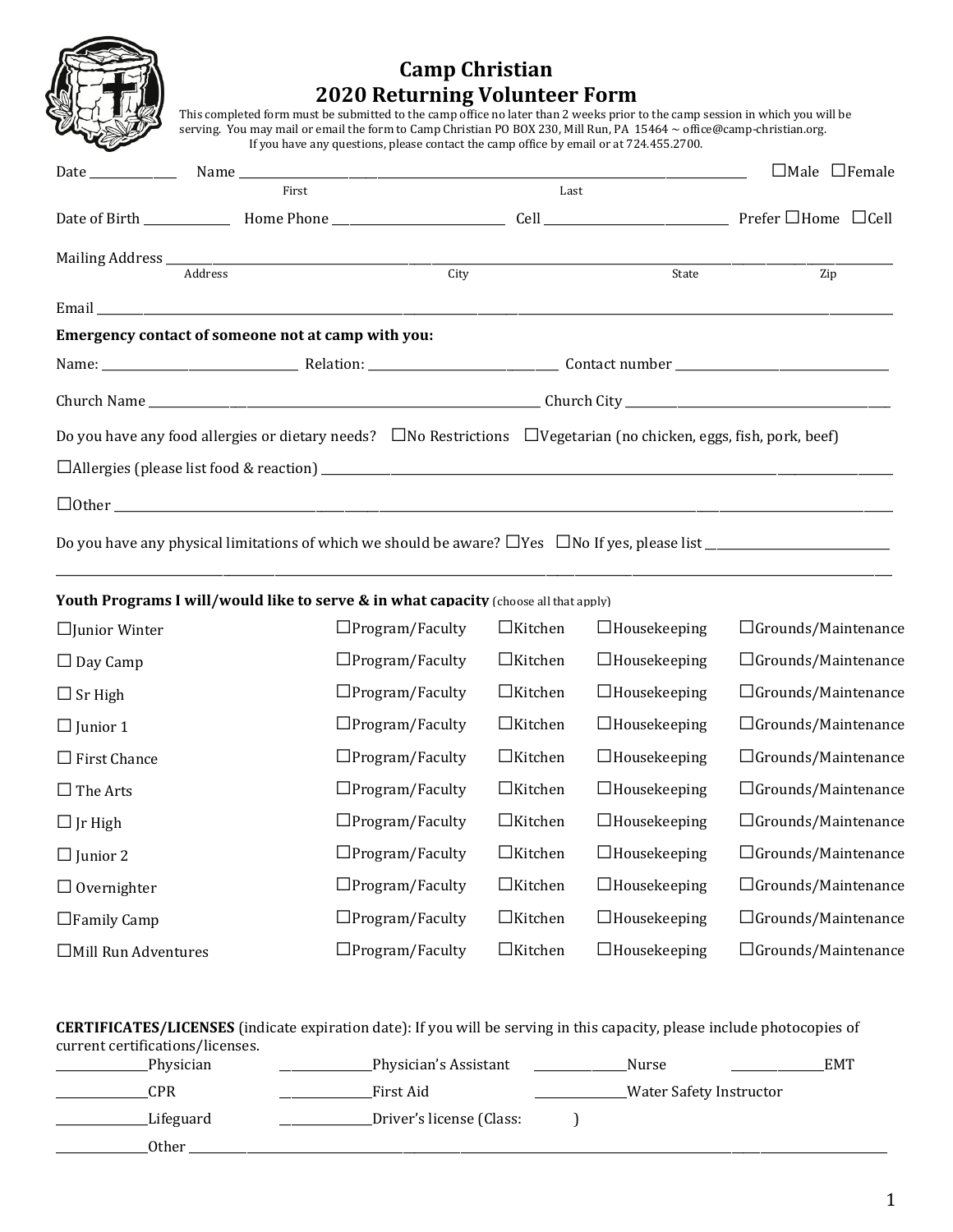#### **CAMP CHRISTIAN'S STATEMENT OF FAITH**

- God is one being in three persons—God the Father, God the Son and God the Holy Spirit. He is the source of all creation.
- Jesus is the incarnation of God the Son. He is the Word become flesh.
- The Holy Spirit works actively in the world, seeking to glorify Jesus. The Holy Spirit convicts people of sin, righteousness and judgment to come.
- The Bible, the Old and New Testament scriptures, is the uniquely inspired, infallible and inerrant Word of God.
- Human beings were created by God to walk in fellowship with Him. However, all (except Jesus) have sinned and fall short of the glory of God and must rely on God's grace and forgiveness.
- Salvation is by God alone through Jesus Christ alone. One accepts Christ as Savior through a conversion process that includes faith, repentance, confession and baptism by immersion.
- The Final Coming of Jesus is a time when Christ will personally come again as Savior and Judge of the world. At that time, there will be the bodily resurrection of the dead—believers to eternal life with God and unbelievers to eternal judgment. Sin will be no more and believers will live in fellowship with God forever.

## **AFFIRMATIONS**

By signing below, I:

- 1. Understand that this volunteer form must be updated annually.
- 2. Agree to abide by all policies of Camp Christian and to refrain from any unscriptural conduct
- 3. Agree to Camp Christian's Statement of Faith. (If there is any part you disagree with, please explain on a separate sheet of paper.)
- 4. Release all photos, videos and audio recordings of myself to Camp Christian for promotional purposes.
- 5. Understand that PA requires clearances to be obtained before volunteering for any service in which I have direct contact with children. I am required to produce the original clearances for Camp Christian and they are required to keep a copy of my clearances. These clearances are valid for 5 years.
	- a. PA residents
		- i. Report of criminal history from the Pennsylvania State Police
		- ii. Child Abuse History Clearance from the Department of Human Services
		- iii. If you have lived outside PA at any point in the last 10 years, you must also provide a fingerprint based federal criminal history (FBI).
	- b. Non PA residents are required to obtain clearances from their state of residence.
- 6. Understand that Camp Christian may deny volunteer opportunity or terminate volunteer service of any person if that person is found, regardless of when discovered, to:
	- a. Have a history of complaints or abuse of a minor.
	- b. Have resigned, been terminated, or been asked to resign from a position whether paid or unpaid, due to complaint(s) of sexual abuse of a minor.
- 7. Swear/affirm that I have not been named as a perpetrator of a founded report of child abuse within the past five (5) years as defined by the Child Protective Services Law.
- 8. Swear/affirm that I have not been convicted of any of the following crimes under Title 18 of the Pennsylvania consolidated statues or of offenses similar in nature to those crimes under the laws or former laws of the United States or one of its territories or possessions, another state, the District of Columbia, the Commonwealth of Puerto Rico or a foreign nation, or under a former law of this Commonwealth.
	- a. Chapter 25 (relating to criminal homicide)
	- b. Section 2702 (relating to aggravated assault)
	- c. Section 2709 (relating to stalking)
	- d. Section 2901 (relating to kidnapping)
	- e. Section 2902 (relating to unlawful restraint)
	- f. Section 3121 (relating to rape)
	- g. Section 3122.1 (relating to statutory sexual assault)
	- h. Section 3123 (relating to involuntary deviate sexual intercourse)
	- i. Section 3124.1 (relating to sexual assault)
	- j. Section 3125 (relating to aggravated indecent assault)
	- k. Section 3126 (relating to indecent assault)
	- l. Section 3127 (relating to indecent exposure)

### **AFFIRMATIONS CONTINUED**